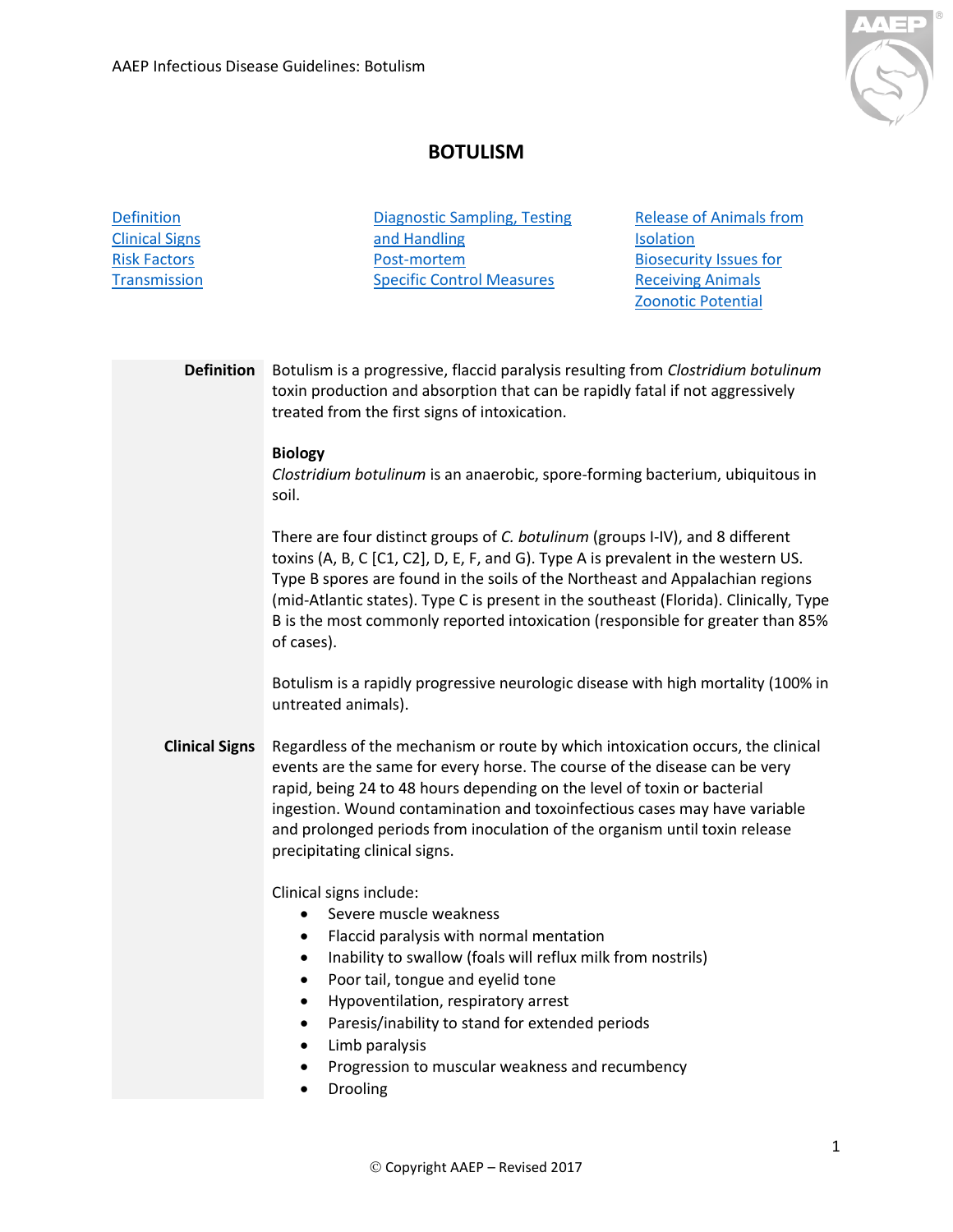

<span id="page-1-2"></span><span id="page-1-1"></span><span id="page-1-0"></span>

|                                                         | ٠<br>$\bullet$<br>$\bullet$<br>$\bullet$<br>$\bullet$<br>٠                                                                                                                                                                                                                                                                                                                                                                                                                                                                                                                                                                                                                                                                                                                           | Muscle trembling (particularly in foals)<br>Unexplained Mydriasis with sluggish pupillary light reflexes<br>Tachycardia (especially in foals)<br>Colic and decreased gastrointestinal motility<br>Sudden unexplained death<br>Inability to rise after lying down<br>The interval between the onset of clinical signs and initiation of treatment is<br>extremely important with respect to outcome. Immediate referral to a facility<br>equipped to handle recumbent horses and access to antitoxin is imperative. |                                            |                                      |
|---------------------------------------------------------|--------------------------------------------------------------------------------------------------------------------------------------------------------------------------------------------------------------------------------------------------------------------------------------------------------------------------------------------------------------------------------------------------------------------------------------------------------------------------------------------------------------------------------------------------------------------------------------------------------------------------------------------------------------------------------------------------------------------------------------------------------------------------------------|--------------------------------------------------------------------------------------------------------------------------------------------------------------------------------------------------------------------------------------------------------------------------------------------------------------------------------------------------------------------------------------------------------------------------------------------------------------------------------------------------------------------|--------------------------------------------|--------------------------------------|
| <b>Risk Factors</b>                                     | $\bullet$<br>$\bullet$<br>$\bullet$<br>standing water                                                                                                                                                                                                                                                                                                                                                                                                                                                                                                                                                                                                                                                                                                                                | Decaying vegetable matter in food and water<br>Soil contamination of feed (access to round bales)<br>Animal carcass contamination (bird, fish, rodents, etc.) of feed, or                                                                                                                                                                                                                                                                                                                                          |                                            |                                      |
| <b>Transmission</b>                                     | Three clinical scenarios are possible:<br>Forage poisoning-consuming feed or forage containing pre-formed<br>toxins of C. botulinum<br>Wound contamination—allowing germination of spores and absorption<br>٠<br>of toxin from hypoxic areas<br>Toxoinfectious ('Shaker foals') - consuming forage or feed containing<br>$\bullet$<br>the bacteria or spores by neonates suffering gastric ulceration may<br>precipitate diseases. Necrotic/hypoxic foci allow germination of C.<br>botulinum spores and development of the vegetative bacterial form,<br>enabling production, liberation and local absorption of causative toxins                                                                                                                                                   |                                                                                                                                                                                                                                                                                                                                                                                                                                                                                                                    |                                            |                                      |
| <b>Diagnostic</b><br>Sampling, Testing,<br>and Handling | <b>Diagnosis</b><br>Botulism should be the primary concern for horses suffering flaccid paralysis<br>without any signs of precipitating conditions.<br>Diagnosis is by elimination of other causes of neurologic disease-causing<br>weakness and recumbency: EPM, EHM, arboviral encephalitides, rabies,<br>metabolic derangements, myopathies, and other intoxications. Blood work and<br>evaluation for other neurological diseases is uniformly negative. Currently,<br>there is no currently commercially available antemortem test.<br>Based on known type prevalence in a geographic region and suspected route of<br>exposure, the most likely type affecting a horse with suspected botulism can be<br>deduced. Definitive toxin type diagnosis requires laboratory testing. |                                                                                                                                                                                                                                                                                                                                                                                                                                                                                                                    |                                            |                                      |
|                                                         | <b>Sample</b><br>20 grams fresh<br>feces                                                                                                                                                                                                                                                                                                                                                                                                                                                                                                                                                                                                                                                                                                                                             | <b>Test</b><br>Identification of C.<br>botulinum spores                                                                                                                                                                                                                                                                                                                                                                                                                                                            | <b>Shipping</b><br>Leak-proof<br>container | <b>Handling</b><br>Chilled overnight |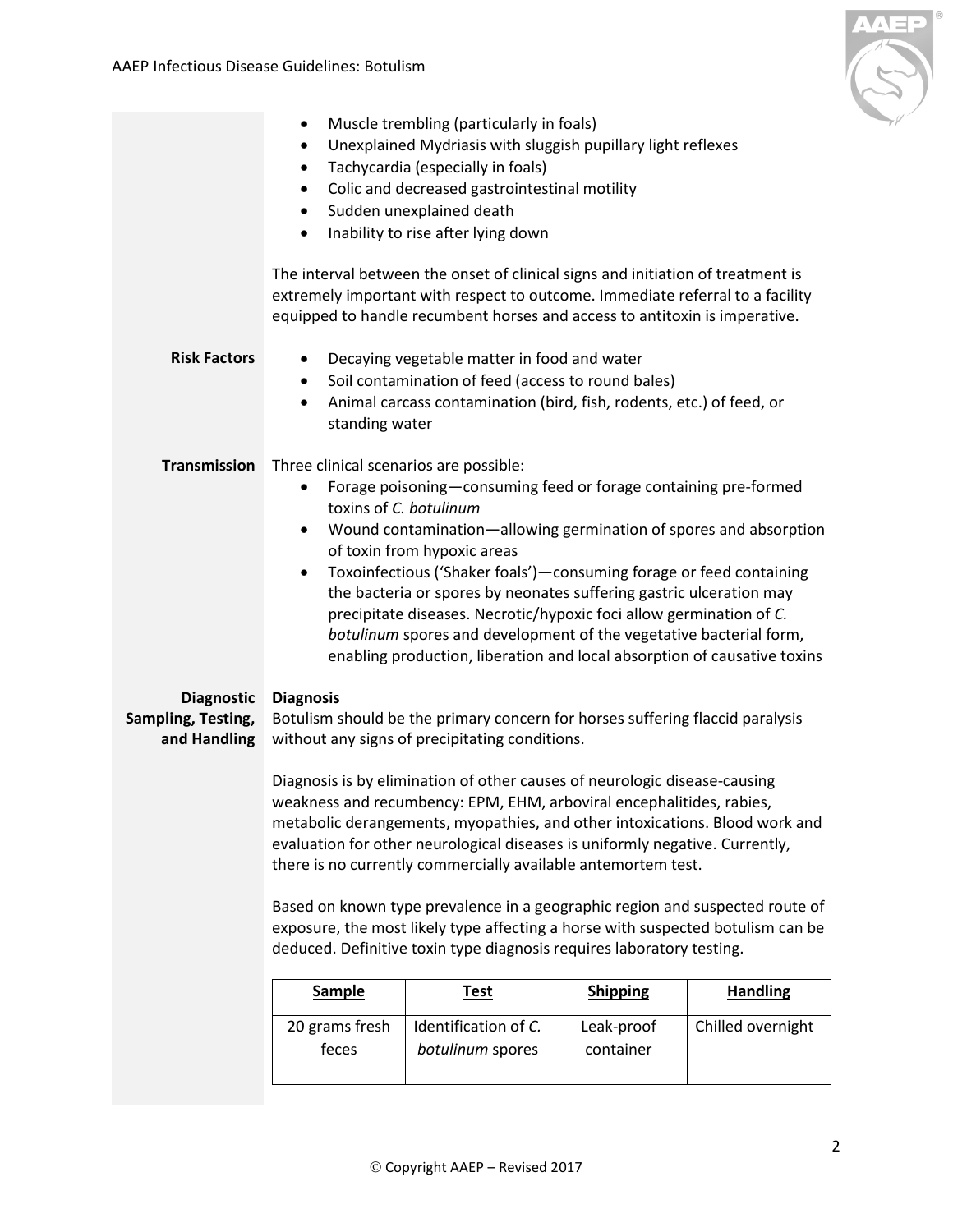

| <b>Sample</b>                                                                                                                                  | <b>Test</b>                                                                                         | <b>Shipping</b>         | <b>Handling</b>                                                    |
|------------------------------------------------------------------------------------------------------------------------------------------------|-----------------------------------------------------------------------------------------------------|-------------------------|--------------------------------------------------------------------|
| 20 grams or 2<br>ounces of<br>stomach<br>contents or<br>intestinal<br>contents                                                                 | Identification of C.<br>botulinum spores                                                            | Leak-proof<br>container | Chilled overnight                                                  |
| Dead animal<br>from feed OR<br>water source                                                                                                    | Identification of C.<br>botulinum spores<br>or toxin                                                | Leak-proof<br>container | Chilled overnight                                                  |
| Soil from under<br>affected areas                                                                                                              | Identification of C.<br>botulinum spores                                                            | Leak-proof<br>container | Chilled overnight                                                  |
| Serum <sup>**</sup><br>*It is very<br>difficult to<br>isolate toxin<br>from horses'<br>sera. Send<br>additional<br>samples along<br>with sera. | Minimum of 5cc.<br>Provide as much<br>as possible to<br>increase<br>detection of<br>preformed toxin | Leak-proof<br>container | Send sera off clot<br>and frozen prior<br>to shipping<br>overnight |

Definitive diagnosis is achieved by identification of the toxin in plasma, liver, or gastrointestinal tract contents.

- Tentative diagnosis is based on identification of *C. botulinum* spores in gastrointestinal contents or wounds
- Animals that recover from the disease do have antibody present but commercially available testing is limited

There is no demonstrable shedding of *C. botulinum* once clinical signs occur, particularly if the source of infection is a wound or an infected umbilicus.

Toxins are susceptible to sunlight, 1–3 hours.

<span id="page-2-0"></span>**Post-Mortem** There are no gross lesions associated with botulism. No pathologic findings are directly attributable to the effects of botulism toxin. Horses that have been recumbent may have pressure sores or self-trauma.

> Recumbency and respiratory paralysis may cause nonspecific signs in the lungs. There may be evidence of aspiration pneumonia due to secondary to dysphagia.

Toxoinfectious (shaker foal syndrome): the most consistent lesions are excess pericardial fluid with strands of fibrin, pulmonary edema and congestion.